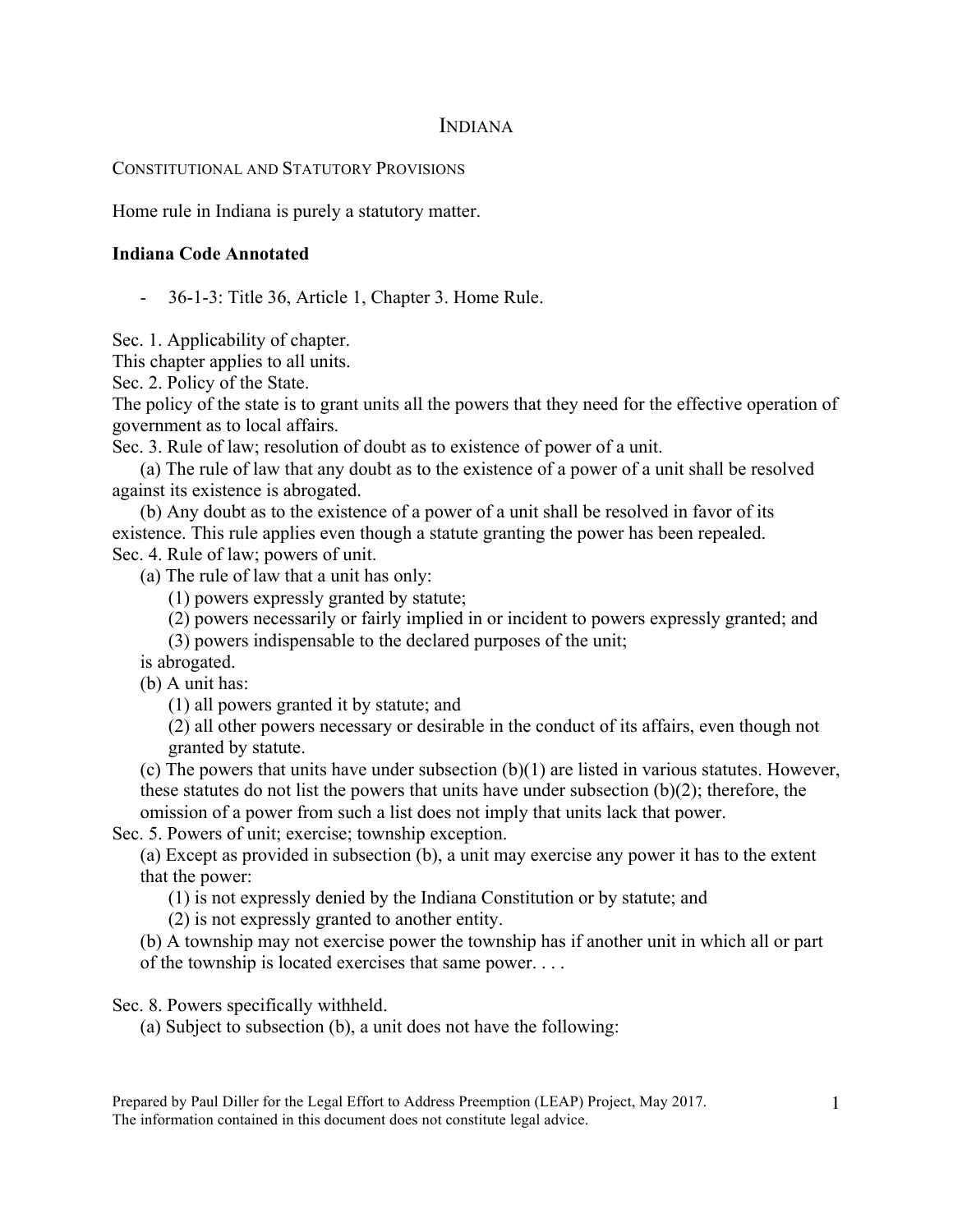(1) The power to condition or limit its civil liability, except as expressly granted by statute.

(2) The power to prescribe the law governing civil actions between private persons.

(3) The power to impose duties on another political subdivision, except as expressly granted by statute.

(4) The power to impose a tax, except as expressly granted by statute.

(5) The power to impose a license fee greater than that reasonably related to the administrative cost of exercising a regulatory power.

(6) The power to impose a service charge or user fee greater than that

reasonably related to reasonable and just rates and charges for services.

(7) The power to regulate conduct that is regulated by a state agency, except as expressly granted by statute.

(8) The power to prescribe a penalty for conduct constituting a crime or infraction under statute.

(9) The power to prescribe a penalty of imprisonment for an ordinance violation.

(10) The power to prescribe a penalty of a fine as follows:

(A) More than ten thousand dollars (\$10,000) for the violation of an ordinance or a regulation concerning air emissions adopted by a county that has received approval to establish an air program under IC 13-17-12-6.

(B) For a violation of any other ordinance:

(i) more than two thousand five hundred dollars (\$2,500) for a first violation of the ordinance; and

(ii) except as provided in subsection (c), more than seven thousand five hundred dollars (\$7,500) for a second or subsequent violation of the ordinance.

(11) The power to invest money, except as expressly granted by statute.

(12) The power to order or conduct an election, except as expressly granted by statute. (b) A township does not have the following, except as expressly granted by statute:

(1) The power to require a license or impose a license fee.

(2) The power to impose a service charge or user fee.

(3) The power to prescribe a penalty.

(c) Subsection (a)(10)(B)(ii) does not apply to the violation of an ordinance that regulates traffic or parking.

HOME RULE STRUCTURE, INCLUDING LACK OF IMMUNITY FROM STATE PREEMPTION

By its express language, the Indiana Home Rule Act, passed in 1980, abrogated the traditional rule ("Dillon's Rule") that local governments possessed only those powers expressly authorized by statute, and declared that a local governments possess all other powers necessary or desirable in the conduct of its affairs. The Act grants local units "all the powers that they need for the effective operation of government as to local affairs," which includes all powers granted to a unit by statute and "necessary or desirable in the conduct of its affairs, even though not granted by statute."

Prepared by Paul Diller for the Legal Effort to Address Preemption (LEAP) Project, May 2017. The information contained in this document does not constitute legal advice.